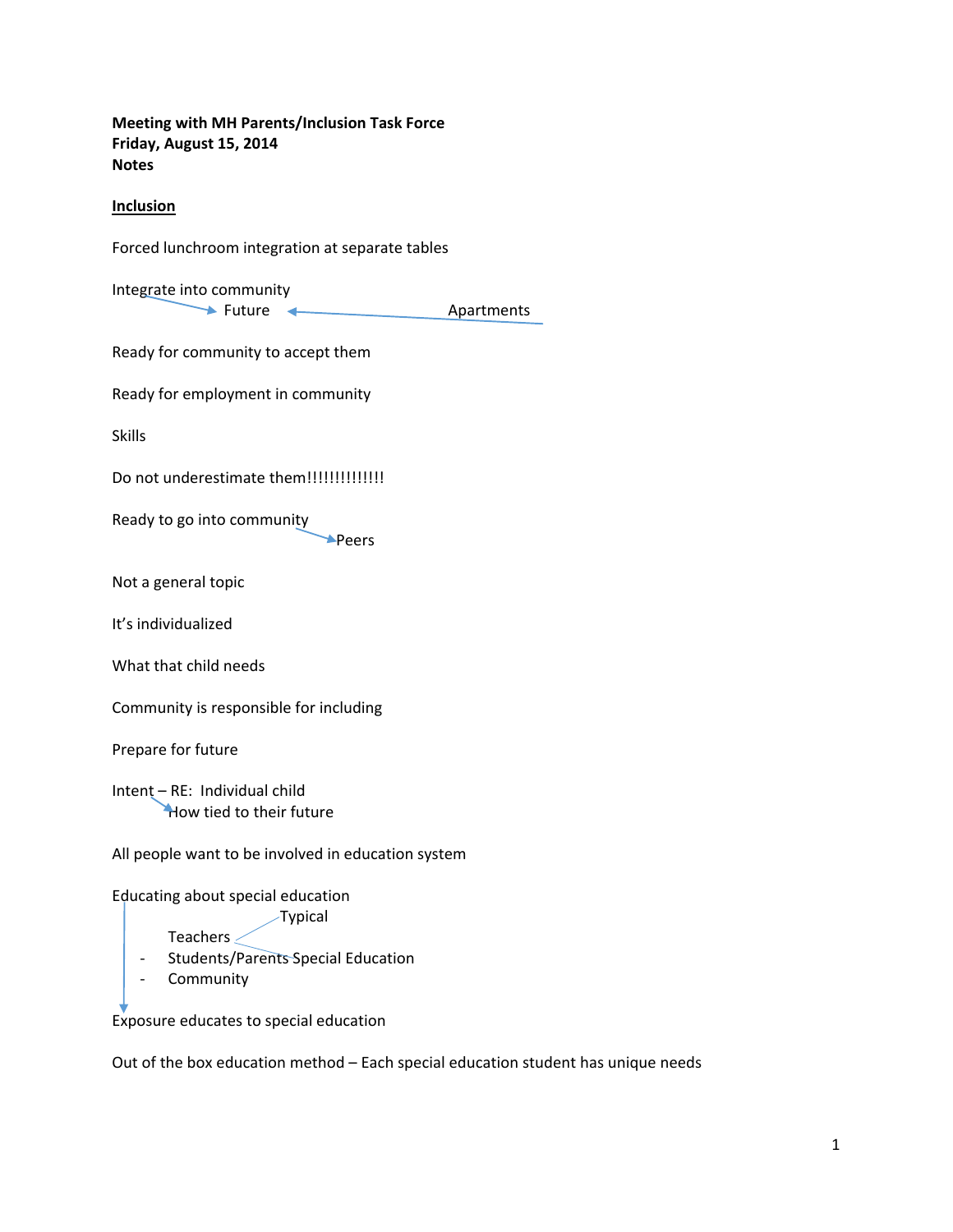#### **Commitments**

Specials benefit typicals and all

Community and business awareness

And Congratulates to……….

Partnerships between district and community

Not to be disruptive to others

Low cost – Be practical/affordable

Out of box, multi‐stakeholders thinking

the contract of the contract of the But simple Creative thinking

Typicals to work with specials as education for both

How Example

Maximize kids' success in their future

Make teachers' lives easier

Employability in future Eg: Transition assessments for teachers

Keep this alive

Keep the conversation alive about future employability through child's education

To Ask: What will it take for a child to be educated with peers? (Within IEP)

Educate typical teachers Eg: Everyone has reasonable access

#### **More Options**

Specials able to make their own choices

And create choices/options specific to each child

Students don't all like each other

Tapping into interest levels to get those into educational plan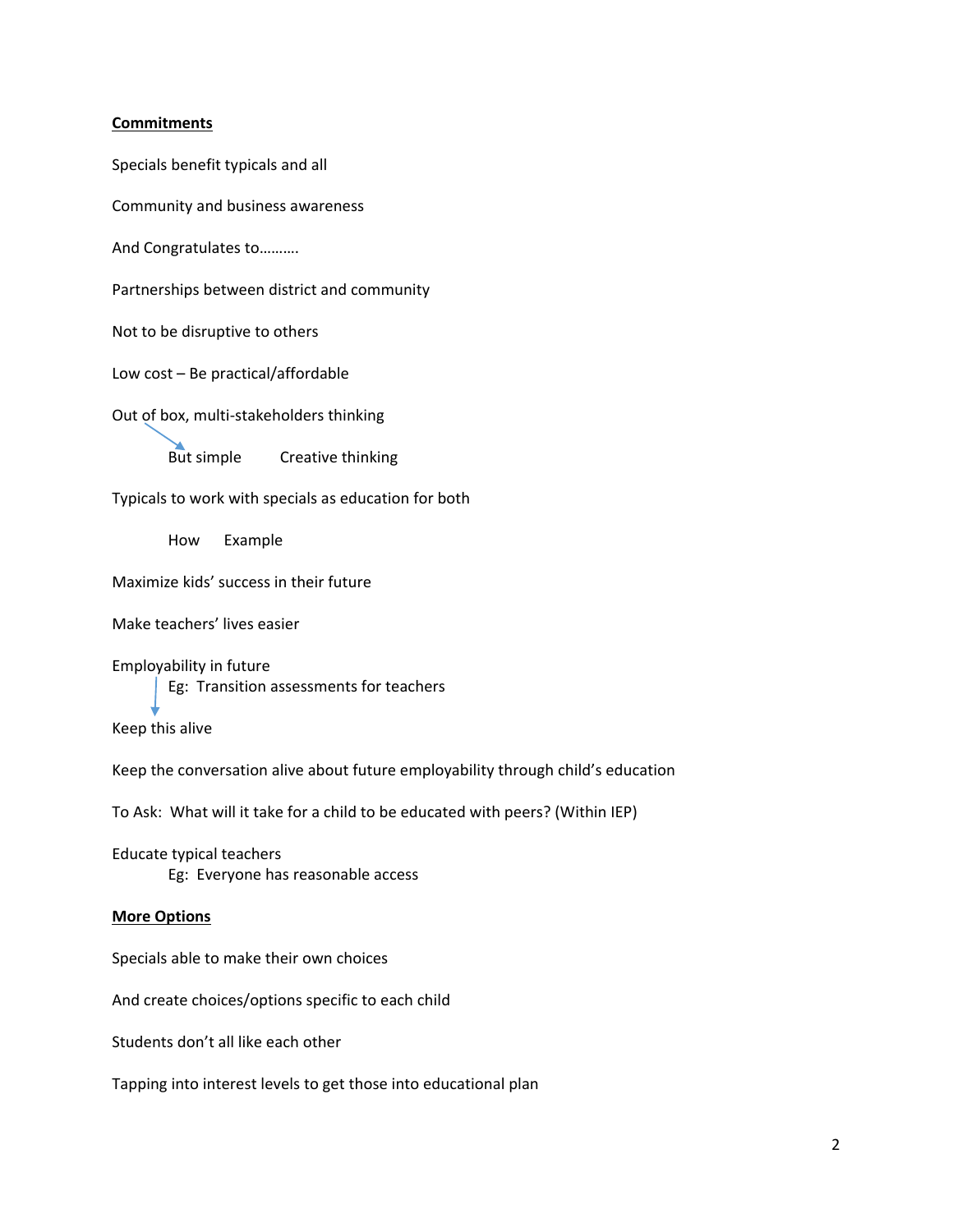Choice leads to growth Control leads to friendly environment Allows for gifts to be developed more fully Easier to manage the child

More satisfied student Sense of accomplishment

## **Reservations about Options**

Implementation with in‐room dynamics and distractions and management challenge for teachers



# **Educated Staff**

Non‐verbal does not mean not intelligent

Assume intelligence

Non‐special needs staff talks down to and poorly about/to special needs kids

Need try understanding

Need conversations with parents and staff

"Competent" staff – Especially the aides

## **Parent Outreach**

Parents are often last to hear

- Re: Typical events
- Re: Their own kids' issues
- Re: Being in classroom to observe

Tailor education to unique parent needs

Re: Changes to rules especially because special parents have different needs

Teachers often feel the state mandates have killed their flexibility and creativity